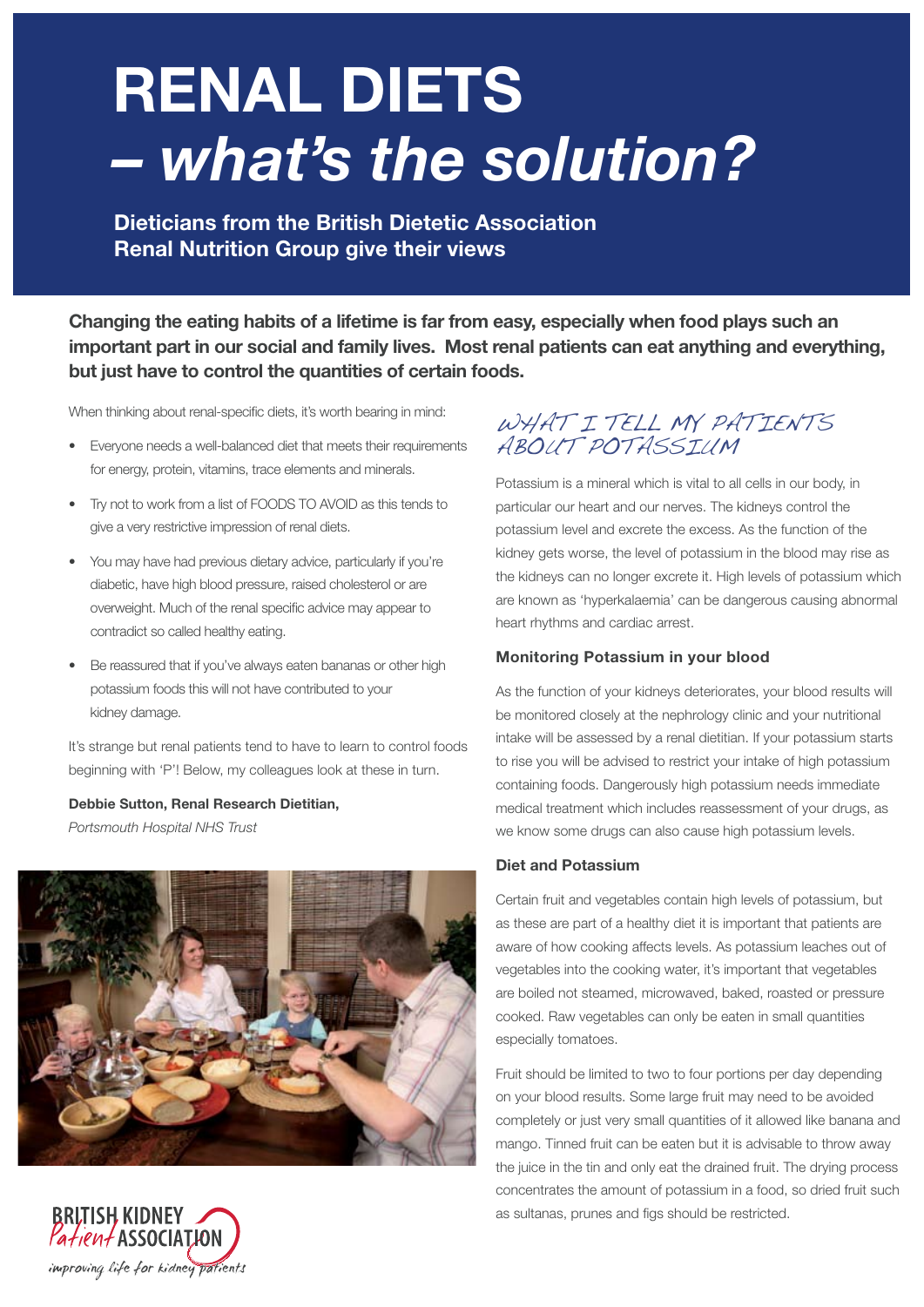





Dietitians will also assess patients' nutritional intake for snacks and drinks. Chocolate, liquorice, crisps, nuts, coffee and milk will all add to the total amount of potassium in an average diet and so smaller amounts of these foods in your daily intake may have to be advised.

There are also a few salt substitutes on the market that should be avoided as about half the sodium salt has been replaced with a potassium salt.

# **Foods low in potassium**

There are many foods which are low in potassium but are essential to a healthy diet. We encourage eating bread, meats, certain fish, rice and pasta. Fats, oils, sweet products, plainer cakes and biscuits will be included in varying amounts depending on other medical conditions.

# **Key Points**

- *- Potassium levels must be monitored.*
- *- Talk to your dietitian about how to individualise your daily diet.*

# **Frances McCorriston, Renal Dietitian**

*Department of Dietetics and Nutrition, Nottingham University Hospitals NHS Trust, Nottingham*

# THE IMPORTANCE OF PHOSPHATE

Phosphate is an important nutrient that comes from the food we eat. Phosphate is used in the body (along with calcium) to give strength to bones and teeth. When kidney function gets worse, excess phosphate can no longer be removed from the blood. If blood phosphate stays high it can be damaging and renal bone disease can result in bone fractures later in life. High phosphate is also associated with calcium build up in the blood vessels which can lead to cardiovascular disease.

In the short term you are unlikely to notice any symptoms of raised phosphate, although some people do experience itching. The benefits of controlling phosphate will be felt in the long term with stronger bones and a healthier heart.

# **Phosphate in your diet**

Phosphate is present in a wide variety of foods. Although low phosphate advice will be different for everybody there are some general rules of thumb everybody can follow.

- Cheese is rich in phosphate, particularly hard cheeses (e.g. cheddar, edam, gouda and parmesan) and processed cheese such as cheese spread. Good alternatives are cottage cheese, cream cheese or feta that contain a half to a quarter as much phosphate.
- Liver, pâté, highly processed (tinned) meats and wild fowl should be largely avoided. All other meat is fine in moderation.
- Stick to white fish as oily fish and shellfish are much higher in phosphate. Anchovies, herring, kippers, sardines, crab, mussels and prawns are particularly rich in phosphate.
- Peanut butter and nuts (brazil nuts, almonds, pine nuts and peanuts) are high in phosphate. Chestnuts and coconut are not high in phosphate and can be used as alternatives.
- Wholegrain breakfast cereals including all-bran, bran flakes, puffed wheat, shreddies, shredded wheat, sultana bran and ready brek are high in phosphate. All other breakfast cereals including porridge are low in phosphate.

# **Phosphate binders**

If your phosphate is too high (as judged by your doctor) you will be started on phosphate binders. This medication binds with the phosphate from your food before the body has a chance to digest it and it is then removed in the stool.

In order for your phosphate binders to work they must be eaten with meals and snacks - *if this medication is taken without food*